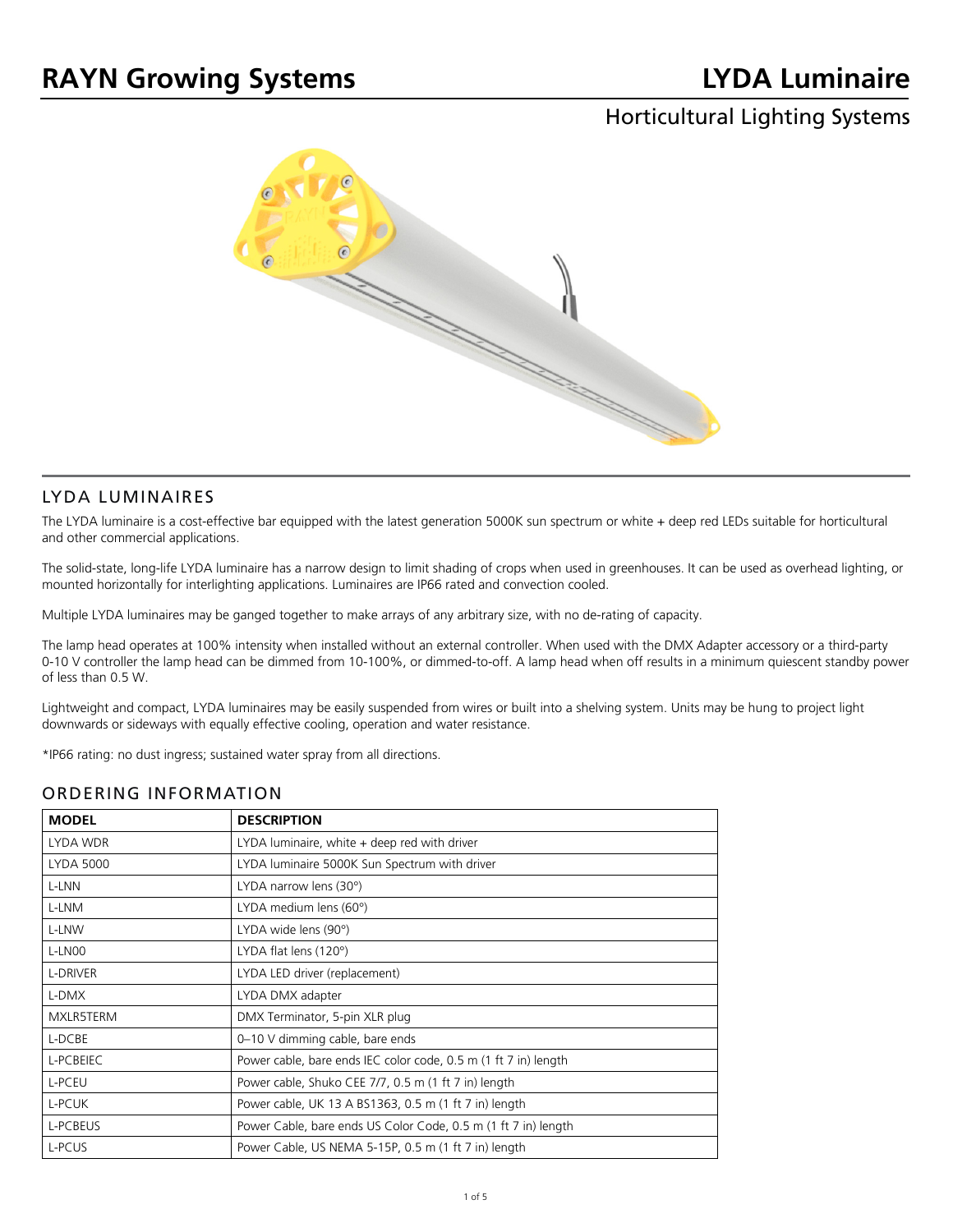# **RAYN Growing Systems LYDA Luminaire**

# SPECIFICATIONS

| <b>MODEL</b>     | umol/s | umol/J | <b>LUMENS</b> | <b>LPW</b>  | $-$<br>∼ | <b>CRI</b> | Power (W) |
|------------------|--------|--------|---------------|-------------|----------|------------|-----------|
| LYDA WDR         | 518    | 2.24   | 31,300        | 1 つに<br>ت ب | n/a      | 92.5       | 240       |
| <b>LYDA 5000</b> | 396    | .      | 22,000        | $\sim$<br>◡ | 5000K    | >95        | 240       |

Light Distribution: 120° (bare optic) 30°, 60°, 90° versions available.

#### **Driver**

- 1–10 V economical driver for one luminaire
- Dimming from 10–100%, true cut-off for control at zero
- Class I fully isolated, for wet locations with flying lead connections to IP67
- Optional DMX adapter accessory (see ordering information on page 1)

# PHYSICAL AND ELECTRICAL INFORMATION

# **LYDA Luminaire and LED Driver**

- Power 240 W max at 230 V
- 100-277 VAC, 50/60 Hz input
- Total harmonic distortion: <10%
- Power factor: 0.99
- Driver location: External
- The LED Driver is provided with a suitable power input cable. The power input cable is available with bare ends (US or IEC models available) or with a regional specific connector.
- IP66, for damp locations
- LYDA lamp head 2.3 kg (5.0 lb) dims 1027x104x75 mm (40.4x4x3 in)
- LED Driver 1.05 kg (2.3 lb) dims 218x68x39 mm (8.6x2.7x1.5 in) Includes mounting flange
- DMX Adapter 0.2 kg (0.4 lb) 90x38x27 mm (3.5x1.5x1.0 in) Includes mounting flange

# ENVIRONMENTAL INFORMATION

#### **LYDA Luminaire**

- -10°C to 35°C (14°F to 95°F) storage maximum is 45°C (113°F)
- 20–100% relative humidity, including condensing, non-corrosive, sulfur residue free
- Ingress: minimum IP66
- Suitable for damp locations
- Convection cooled, no fans or moving parts

#### **LYDA Drivers**

- -40°C to 55°C (-40°F to 131°F) storage maximum is 85°C (185°F)
- 10–100% relative humidity, including condensing, non-corrosive
- Ingress: IP67
- Suitable for damp locations
- Convection cooled, no fans or moving parts
- Product finish: Powder-coated paint

#### **DMX Adapter**

- Conforms to ANSI E1.11 USITT DMX512-A
- Converts a DMX control signal to 0-10 V dimming signal and connects to the LED Driver for dimming control (10%-100% or dim-to-off) of the LYDA lamp head
- Connects to and is powered by the LED Driver using a specialized control cable provided
- Includes XLR 5-pin input and through connections

# **Regulatory and Compliance**

- cULus Listed to ANSI/UL STD. 8800, 1598 and CSA C22.2 No.: 250.0
- CE Compliant
- UKCA Compliant
- EN60598-1, EN60598-2-1, EN62471, EN55015, EN61547 & EN61000-3-2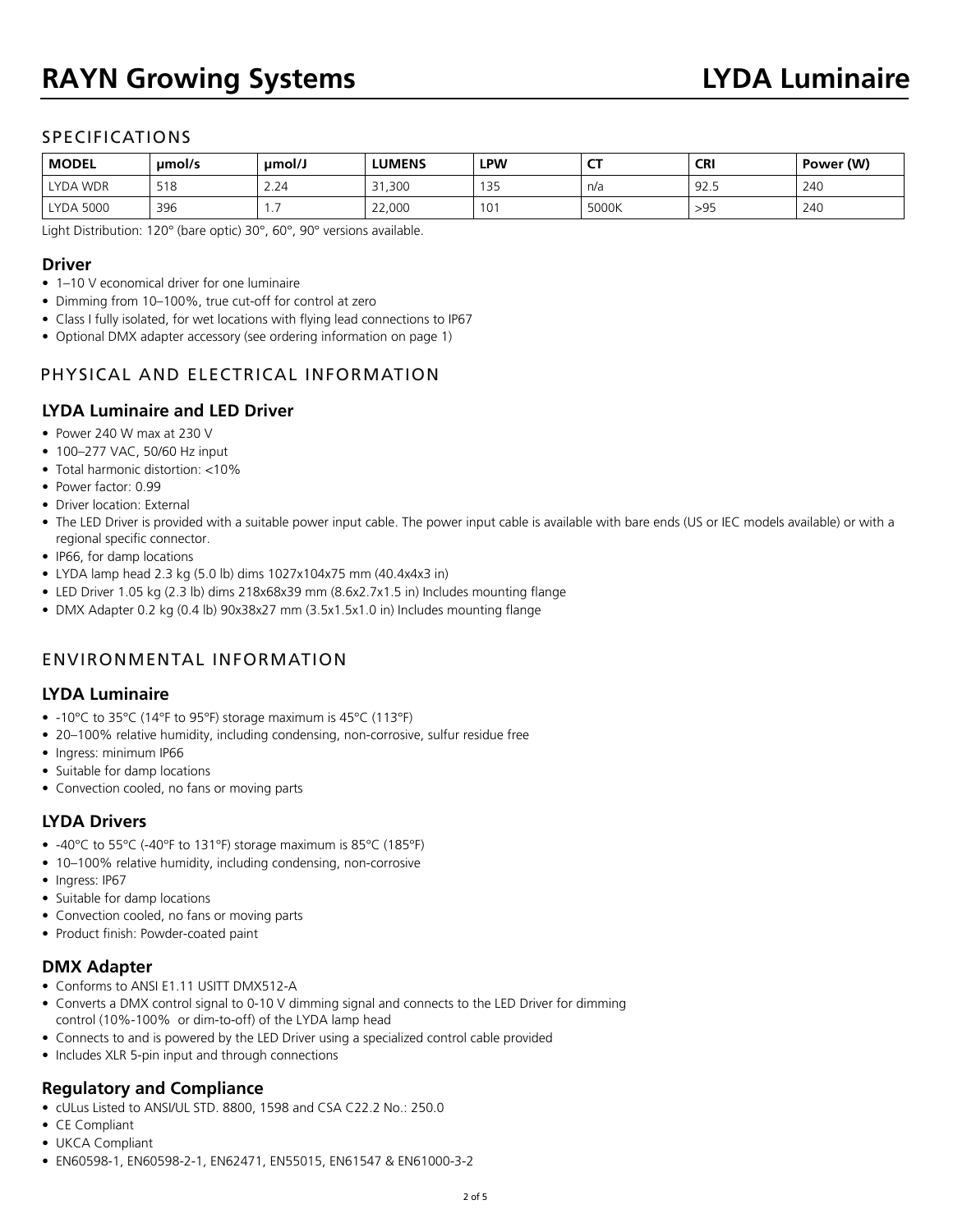# LYDA WDR SPECTRAL INFORMATION



#### **Principal Wavebands**

| Color         | nm      | µmol/s | %    |
|---------------|---------|--------|------|
| <b>UVA</b>    | 360-399 | 0.21   | 0%   |
| Blue          | 400-499 | 81.67  | 16%  |
| Green         | 500-599 | 190.86 | 37%  |
| Red           | 600-699 | 233.37 | 45%  |
| Far Red       | 700-799 | 11.88  | 2%   |
| Amber         | 570-640 | 166.11 | 32%  |
| IR            | 800-999 | 0.00   | 0%   |
| 360-999 Total |         | 518.00 | 100% |
| 400-700 PAR   |         | 505.91 | 98%  |
| FR / PAR      |         |        | 2%   |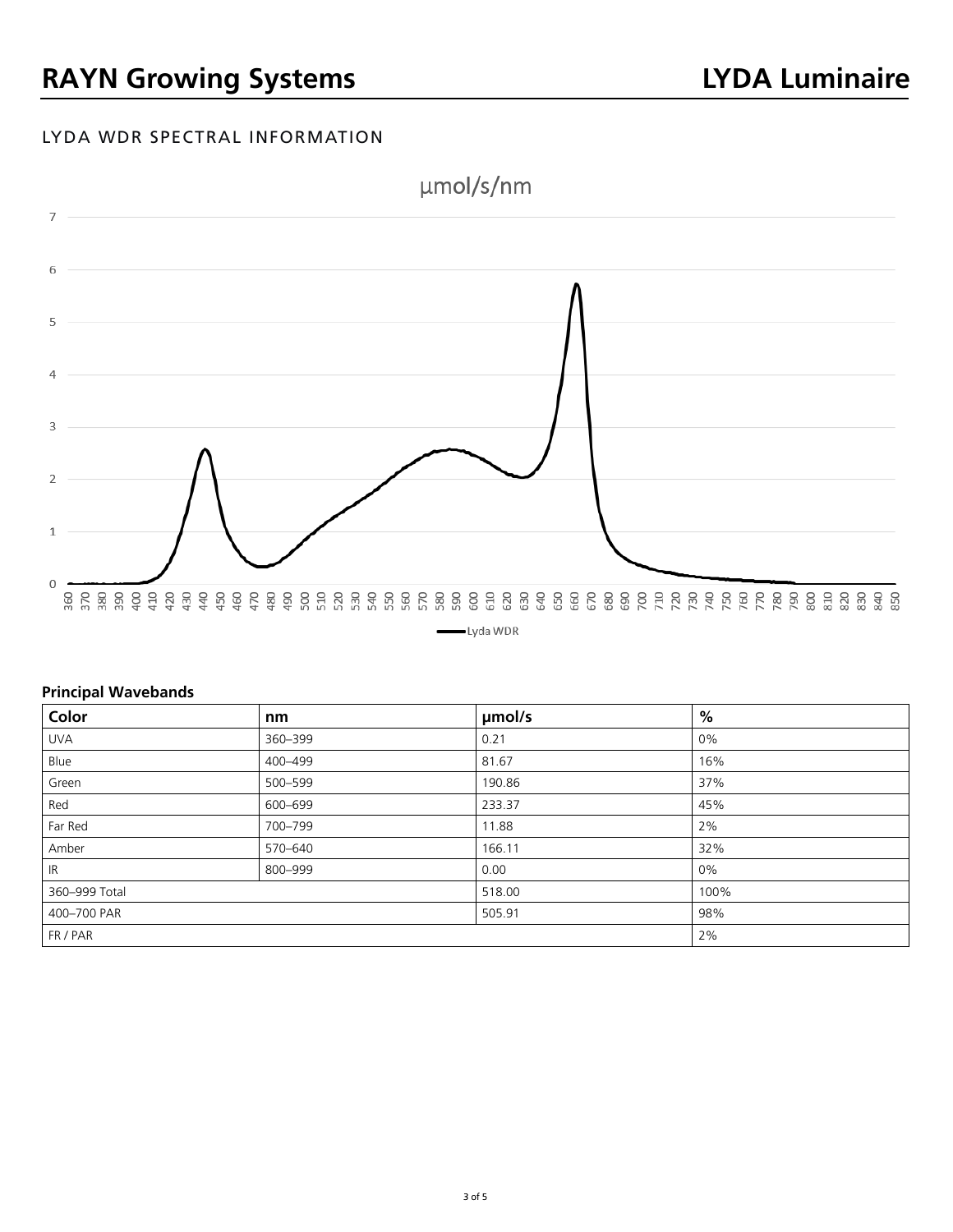# LYDA 5000K SPECTRAL INFORMATION



### **Principle Wavebands**

| Color         | nm      | µmol/s | %    |
|---------------|---------|--------|------|
| <b>UVA</b>    | 360-399 | 0.28   | 0%   |
| Blue          | 400-499 | 92.71  | 23%  |
| Green         | 500-599 | 137.99 | 35%  |
| Red           | 600-699 | 137.88 | 35%  |
| Far Red       | 700-799 | 27.13  | 7%   |
| Amber         | 570-640 | 110.90 | 28%  |
| IR            | 800-999 | 0.00   | 0%   |
| 360-999 Total |         | 396.00 | 100% |
| 400-700 PAR   |         | 368.59 | 93%  |
| FR / PAR      |         |        | 93%  |